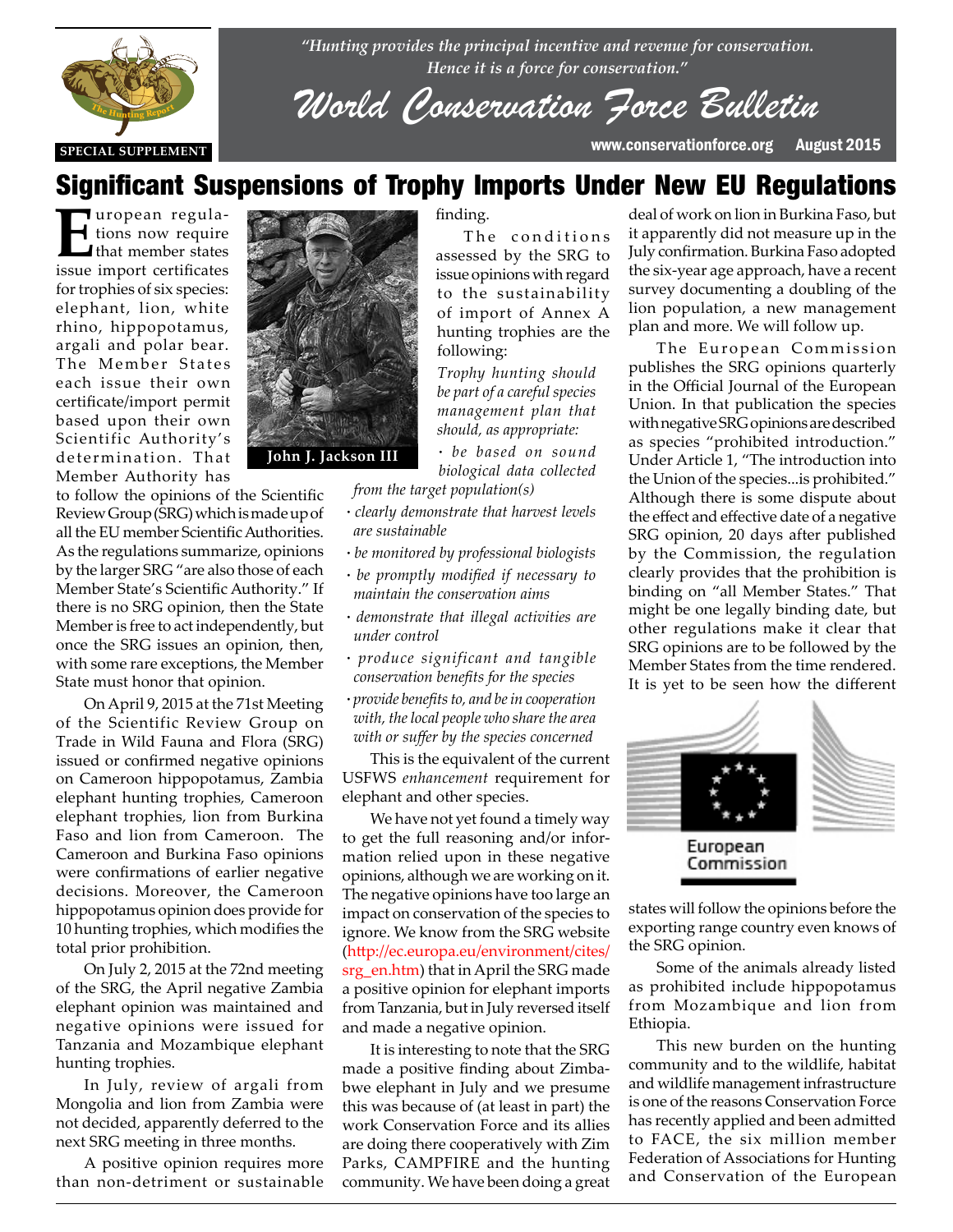### *World Conservation Force Bulletin*

Union, as an Associate Member. We already hold full membership and board or board-level positions in CIC and IGF. This should complete the network circle necessary to stay atop these growing burdens on developing countries. That said, no one in Europe provides the services that Conservation Force does in the USA, yet the prohibition of key trophies into the EU can sever the last lifeline.

Also see http://ec.europa.eu/ environment/cites/pdf/elephant%20 hunting%20trophies.pdf for information on the EU ban on the import of elephant hunting trophies from Tanzania, Mozambique and Zambia. Another resource is http://europa.eu/rapid/pressrelease\_IP-15-5316\_en.htm, which details the EU's joining the CITES convention to help in the preparation of the Commission's wildlife trafficking action plan, links to which can be found under News & Alerts on the Conservation Force website (www.conservationforce. org).  $\blacksquare$ 

# Release of IUCN Red List

**O**n June 23, 2015 the IUCN the force or medicine or cure for the released its Red List chronic poaching, loss of habitat and update (www.iucnredlist. decline. It also funded the operating org/pows/conservation successes b released its Red List update (www.iucnredlist. org/news/conservation-successes-

overshadowed-by-morespecies-declines-iucn-redlist-update). There were no surprises for the hunting community in the Red Listings. In fact, despite all the airline embargoes, new EU regulations and USFWS listings and suspensions, no game animal of consequence

declined in listing status. Like in the USA, game animals as a class are faring better than so many other species. There must be something to that.

One game animal was downlisted from *Endangered* to *Near Threatened*, moving two levels on the IUCN ranking system. That is the markhor (*Capra falconeri*), which has been featured in the *World Conservation Force Bulletin* since its first publication. Notably, the authors advise that, "Stable and increasing subpopulations [of markhor] are restricted to areas with sustainable hunting management areas and protected areas. Were these conservation activities to cease in the future, poaching would likely increase..." The population declines had ceased with the institution of hunting programs. It is maybe important to note that the regulated hunting was begun in populations in historical decline. The hunting was

chronic poaching, loss of habitat and decline. It also funded the operating budget. Conservation Force's founding

Board Member Bart O'Gara, Ph.D. is duly credited with starting the scienceadvised, huntingbased conservation hunting program. **IUCN** He worked for the USFWS but no one told him it was unsustainable b e c a u s e t h e

population was in decline. Hunting was instituted as the solution and

the net benefits made it sustainable and more.

The black rhino in Namibia (*Diceros bicornis ssp. bicornis* - common name southwestern black rhino) is confirmation of the potential of hunting as a force for conservation. Despite the antis alleging it is "critically endangered" in the two suits they have filed, the IUCN has ranked it as *Vulnerable* since 2000. That status continues, but was close to being downlisted to *Near Threatened.* Its population continues to increase as it has for more than three generations.

All other black rhino subspecies remain *Critically Endangered* as they have been since 1996. That said, since a low in 1995, the population has been increasing and continues to increase because of the conservation strategies of RSA, Namibia and Zimbabwe. It is of interest to note that "[t]o maintain rapid population growth rates and



**SPECIAL SUPPLEMENT**



EDITOR/WRITER John J. Jackson, III

PUBLISHER Barbara Crown

Copyright ©2015 by Dagga Boy Enterprises LLC. ISSN 1052-4746. This bulletin on hunting-related conservation matters is published periodically free of charge for subscribers to The Hunting Report, 12182 SW 128 Street, Miami, FL 33186. All material contained herein is provided by famed wildlife and hunting attorney John J. Jackson, III with whom The Hunting Report has formed a strategic alliance. The purpose of the alliance is to educate the hunting community as well as pro-advocacy of hunting rights opportunities. More broadly, the alliance will also seek to open up new hunting opportunities worldwide and ward off attacks on currently available opportunities. For more information on Conservation Force and/or the services available through Jackson's alliance with The Hunting Report, write: The USFWS but<br>The USFWS but currently available opportunities. For more information<br>The fold him it on Conservation Force and/or the services available

Conservation Force alation was in **Conservation Force**<br>Funting was 3240 South I-10 Service Road West, Suite 200 Metairie, LA 70001 Tel. 504-837-1233 Fax 504-837-1145 www.ConservationForce.org

> For reprints of this bulletin or permission to reproduce it and to inquire about other publishing-related matters, write:

The Hunting Report 12182 SW 128 Street Miami, FL 33186 Tel. 1-800-272-5656 Fax 305-253-5532

*Remember to favor Conservation Force's Corporate Sponsors:*



www.hornady.com/



ripcordtravelprotection.com

*The leaders in their fields.*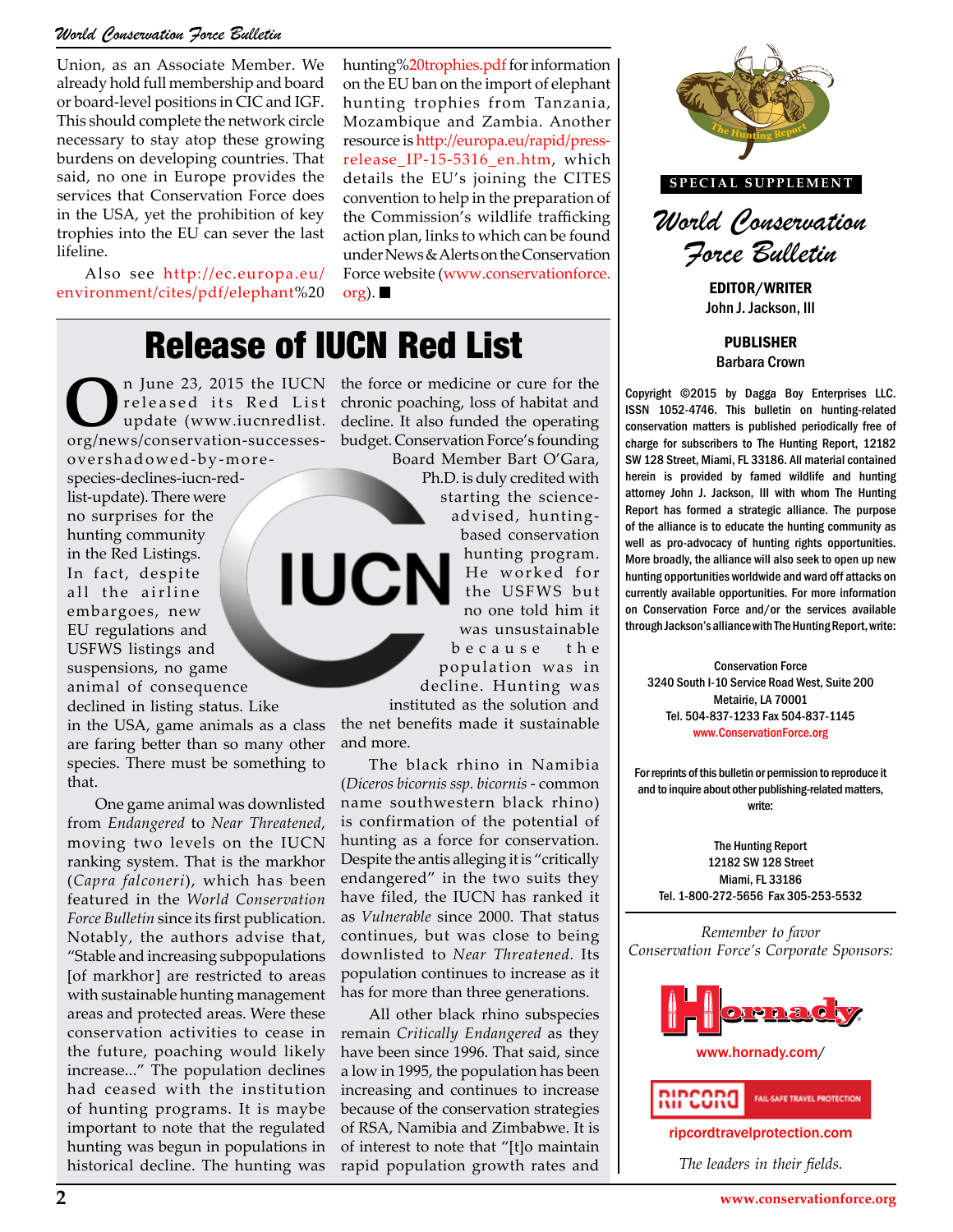prevent potential habitat damage if the population overshoots carrying capacity, populations of black rhino should be managed at densities below long-term ecological carrying capacity (i.e. below zero growth rate.)"

The white rhino that you read so much about remains *Near Threatened* where it has been since 2002. The reason it is not listed below that to *Least Concern* is the increased poaching and all that is driving that poaching. In the absence of all the conservation measures, it potentially could decrease in numbers to *Vulnerable* in five years. Once again, the majority exist in RSA, Namibia and Zimbabwe. "If current trends (poaching) continue, numbers in South Africa could start to decline by 2016. In southern Africa, live sale of white rhino on auction (and limited sport hunting of surplus males) has also created incentives for private sector conservation and generated much needed funds which can help pay the high cost of successfully monitoring, protecting and managing rhino." Of note, numbers have tripled since white rhino were downlisted to Appendix II for live export and for continued export of hunting trophies. So much for claims that regulated hunting stimulates poaching.

The mountain lion/puma remains of *Least Concern.* It had been downlisted from *Near Threatened* to *Least Concern* in 2008. It does not get any better than that.

Cheetah remain *Near Threatened.* Leopard remain *Near Threatened.*

African elephant remain *Vulnerable.*

The brown and grizzly bear of North America and Mexico are also continued as being of *Least Concern*, the lowest level of concern. The bear is in overall decline, but its Red List level is as low as it gets and it is huntable despite that decline. There are 200,000

worldwide, half of which are in Russia where they exceed 100,000. There are 33,000 in the USA, 25,000 in Canada and 14,000 in Europe. Though some hunting is unsustainable because "many countries do not have the resources to develop, implement, or enforce adequate monitoring programs and sustainable management plans," it remains of *Least Concern* because it is not of survival-level impact.

Black bear remains of *Least Concern*, where it has been since 2008. Its global population is "more than twice that of all other species of bear combined." "Moreover, in most areas populations are expanding numerically and geographically." In North America the total number is 850,000 - 950,000. The sport harvest in Canada and the US take 40,000 - 50,000 annually. The Louisiana



black bear is ESA listed as threatened, but there is a pending USFWS proposal to remove it from the ESA as recovered.

Polar bear continues to be ranked as *Vulnerable*. It has been *Vulnerable* since 2006. It is interesting that the IUCN SSC Polar Bear Specialist Group recommended the listing because of potential decline of 30% within three generations (45 years) due to expected decline of habitat quality and occurrence, yet they state that "no direct relationship exists between these measures (loss of habitat and quality and quantity)" and the abundance of polar bear. Population level at time of assessment remains 20,000 to 25,000 bears. The overall population trend is "decreasing," although Conservation Force questions this assertion.

Mountain nyala in Ethiopia are not doing so well. They have been listed as *Endangered* since 1996 and remain at that listing. They are decreasing. The authors conclude, "It is likely that only 1,500 to 2,000 mountain nyalas survive throughout the range" but admit that "a recent survey has indicated the total population may be higher, perhaps up to 4,000." There is obviously a scientific dispute going on within parties in Ethiopia.

The cheetah remains *Vulnerable* where it has been since 1996. Its population is described as being in decline but recent overall decline is not identified.

The hippopotamus is described as *Vulnerable*, as it has been rated since 1996. Of interest, Mozambique is cited as one of its "conservation stronghold(s)," yet the CITES significant trade review process and Mozambique's lack of capacity to respond to it continues to hamper import of those hippopotamus trophies.

Cape buffalo are of *Least Concern*, as they have been since 2008. The global estimate is over 900,000 animals. Protected areas, which include gazetted hunting areas, hold most of the population.

Argali are rated as *Near Threatened*. It was downlisted from *Vulnerable* in 2008 and there it remains. Its overall population is in "significant decline"..."making the species close to qualifying for *Vulnerable*."

The African lion remains as *Vulnerable* where it has been since 1996. The authors make a point of stating it is near *Endangered.* 

## European Union Accession to CITES

**O**n the 8th of July, 2015 the EU joined CITES as the 181st Party.<br>Although designed for States/ joined CITES as the 181st Party. Although designed for States/ Countries to be Parties, a CITES amendment came into effect in November 2013 which allows "regional economic integration organizations" to join CITES.

In total, the EU and its States/Countries will have 28 votes at the Conferences of the Parties (CoPs). CITES voting positions "will continue to be decided with EU Member States through a Council Decision." This, the EU press release states, "will reinforce visibility

and accountability of the EU...." In short, it will give the EU a presence as an entity and "global actor in the environment and trade areas." Obviously the EU wants a greater "role" beyond its borders. See http://europa.eu/rapid/press-release\_IP-15-5316 en.htm for the press release.